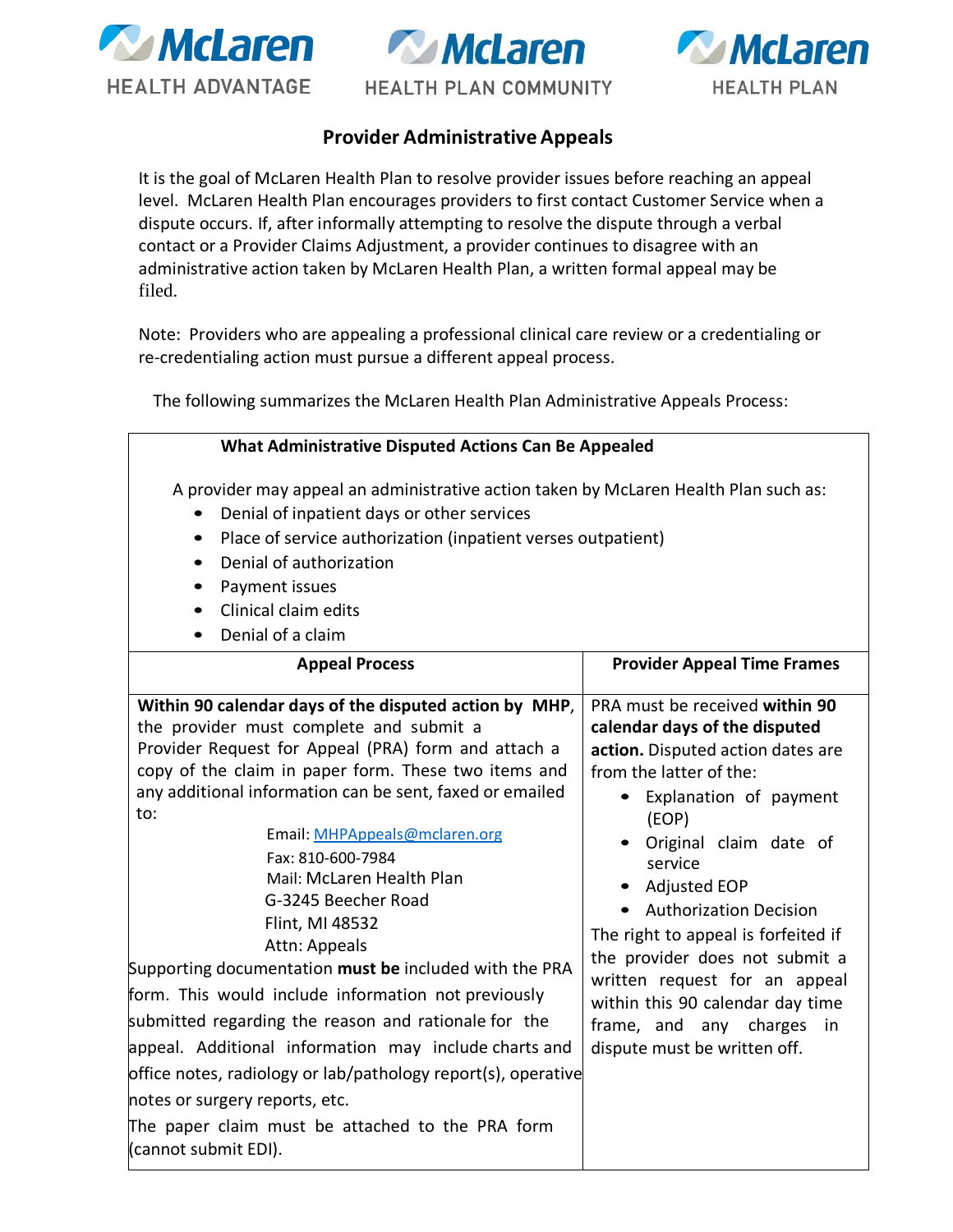

**Writer HEALTH PLAN COMMUNITY** 



| <b>Appeal Process Investigation and Result</b>                                                                                                                                                                                                                                                                                                         | <b>Appeal Response Time Frame</b> |
|--------------------------------------------------------------------------------------------------------------------------------------------------------------------------------------------------------------------------------------------------------------------------------------------------------------------------------------------------------|-----------------------------------|
| McLaren Health Plan staff will research the necessary<br>contractual, benefit, claims, medical record information, writing within 60 calendar days<br>and other pertinent clinical documentation to reassess   from receipt of written appeal<br>the appropriateness of the initial decision and make a request.<br>new determination, if appropriate. | Provider will be notified in      |
|                                                                                                                                                                                                                                                                                                                                                        |                                   |

#### **Process Clarification**

- Provider must have submitted a claim for the service in question and/or received a denial or reduction in payment before an appeal will be considered
- A **written request,** through the completion of a PRA form and the attachment of a paper claim, must be submitted to begin the Appeals Process
- A **cover letter** outlining the reason and rationale for the Appeal request must accompany the PRA
- Your written request should include any **new information**, such as:
	- o documentation from the medical record
	- o an explanation of payment
	- o other applicable documentation to support your position

#### **Medicaid Appeals**

Non-contracted hospitals providing services to McLaren Health Plan members through the Michigan Department of Community Health Hospital Access Agreement are eligible to request a Rapid Dispute Resolution Process in compliance with the Medicaid Provider Manual, after hospital has first exhausted its efforts to achieve resolution through McLaren Health Plan's Administrative Appeals Process.

Non-contracted hospitals that have not signed a Hospital Access Agreement, or noncontracted non-hospital providers do not have access to the Rapid Dispute Resolution Process. These providers serving McLaren Health Plan Medicaid members are entitled to initiate a binding arbitration process, after the Provider has first exhausted their efforts to achieve resolution through McLaren Health Plan's Administrative Appeals Process as outlined above. To initiate binding arbitration, call McLaren Health Plan to obtain a list of arbitrators. Arbitrators are selected by the State of Michigan, Department of Community Health. The decision of the arbitrator is final. If the arbitrator does not reverse the decision, the provider is responsible for the arbitrator's charges.